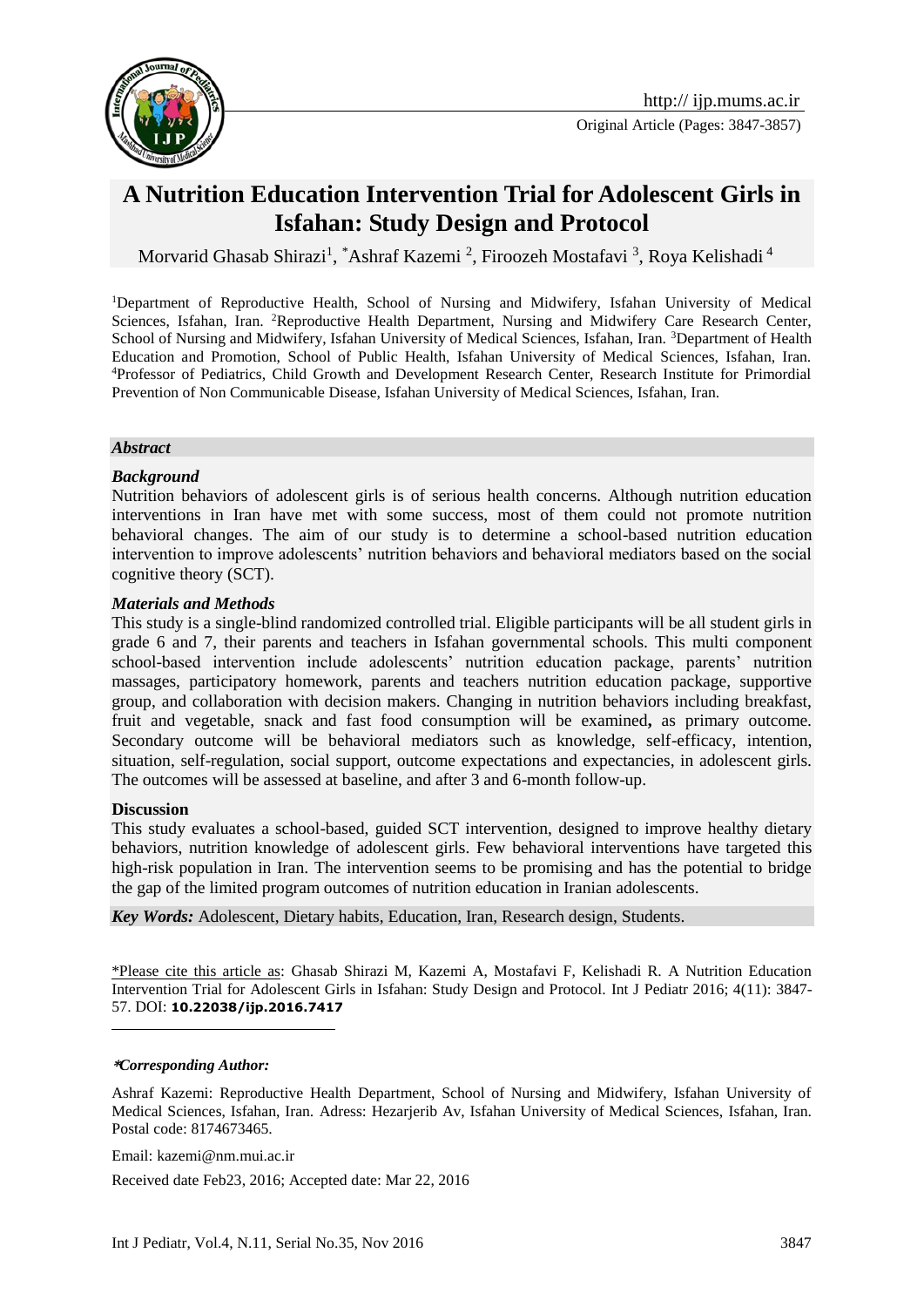### **1- INTRODUCTION**

 However studies worldwide have shown that poor nutrition behaviors are common in adolescents than other age groups (1-3). Poor nutrition behaviors can be the reason of health-related problems in adolescents like obesity (4), and future generation's health problems like noncommunicable diseases (5), that can impose serious financial burden for society (6). Nutrition behaviors of Iranian adolescents are not desirable for this age (7). Breakfast skipping (8-11), low fruit and vegetables consumption are common behaviors (12-14), while consumption of fast foods (15) and unhealthy snacks are higher than the acceptable values (10, 12, 16). Unhealthy nutrition behaviors of Iranian adolescent girls is of serious health concerns (17). Adolescent girls become more sensitive to their body size and attempt to control their weight through unhealthy nutrition behaviors (18). Also healthy nutrition during adolescence period enable girls to achieve better health status during childbearing years in future (19). Nutrition behaviors are complex and influenced by multiple factors across different levels (20).

Nutrition education interventions combine educational Strategies and environmental supports to facilitate voluntary adoption of healthy nutrition behaviors and can delivered through individual, community, and policy levels (21). Studies documented that nutrition education interventions guided by behavioral theories are more effective in changing behavior than nontheoretical approaches (21, 22). Social Cognitive Theory (SCT) (23) is the most commonly used theory in interventions to promote healthy nutrition among adolescents (24), and often used in the development of curriculums for schools and after-school education programs since in school environment, adolescents are given an opportunity to develop socially and cognitively (25). The main factors determining behavior in the theory included knowledge of the risks or benefits of behavior, self-efficacy, outcome expectations and expectancies, acceptance of facilitators and impediments that are considered as environmental factors. Behavioral intention (26) and selfregulation are another concept in the theory that can be a strong predictor of nutrition behaviors (27, 28).

Although nutrition education interventions in Iran have met with some success, most of them do not promote behavioral changes (29) and the impact of the interventions especially in adolescents is relatively low (13). This may be due to lake of focusing on behavioral change theories in intervention planning (30), and neglecting some determinants like supportive policies and change in environment (31). Our primary objective in this study is to determine a school-based nutrition education intervention to improve healthy dietary behaviors, nutrition knowledge of adolescent girls (breakfast, fruit and vegetable, snack and fast food consumption). We hypothesized that theory-based nutrition education intervention can improve nutrition behaviors in adolescents. To our knowledge few of the interventions that used this theory have measured changes in behavioral constructs of the theory, so our secondary objective is to examine the change in scores of SCT components. This paper provide the study design and protocol of our intervention.

### **2- MATERIALS AND METHODS**

### **2-1. Study design**

 A single-blind randomized controlled trial will be conducted to examine the effects of school-based nutrition education intervention on nutrition behaviors in adolescent girls in Isfahan, Iran. The study design, implementation, and reporting are conformed to the Consolidated Standards of Reporting Trials (CONSORT) (32).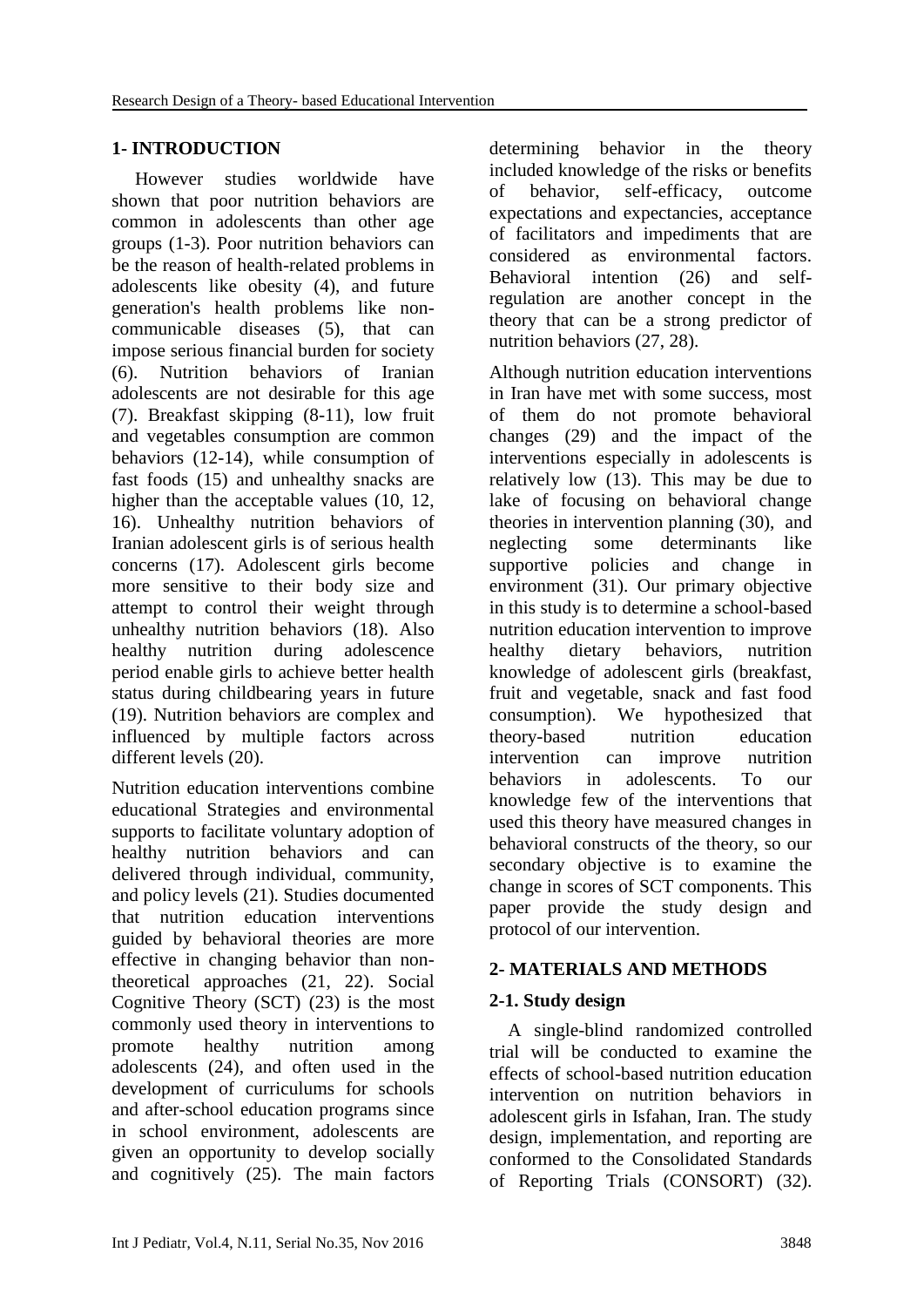**Figure.1** provides an overview of the study design. The study follows a pretest/posttest intervention design in government elementary schools in Isfahan. The study was approved by the Ethics

Committee of the Isfahan University of Medical Sciences (ID number: 394335) and registered in Iranian Registry of Clinical Trials (IRCT201607052857N2).



**Fig1**: Consort diagram

#### **2-2. Participants**

Eligible participants are all student girls in grades 6 and 7 in government elementary schools, their parents and, their teachers. Inclusion criteria are: adolescents living in

Isfahan, having no allergy or chronic diseases, interfering with the intervention. Students or teachers that leave the school during the study and students, parents, or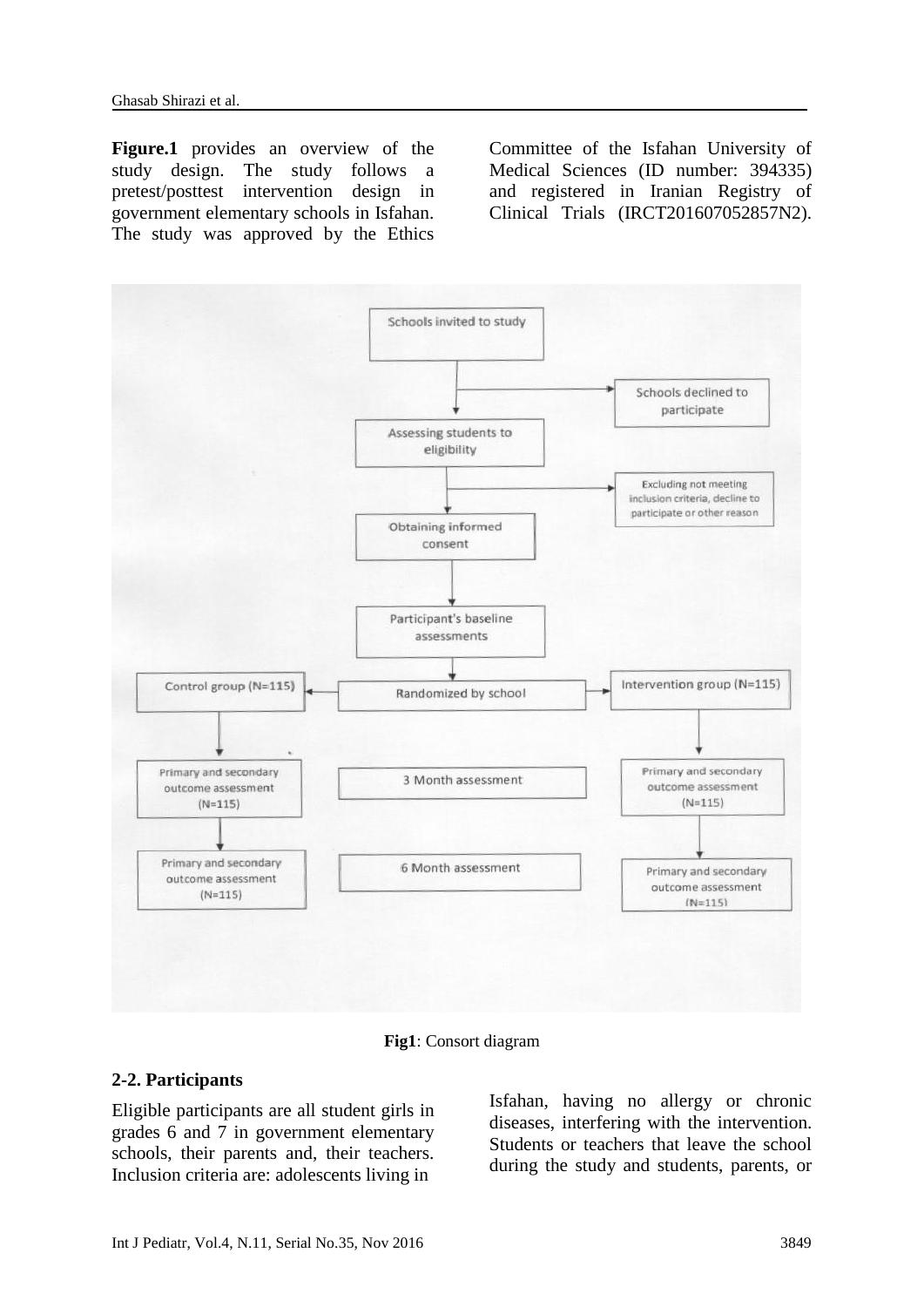teachers who do not participate in one educational session or answer more than 10% of questions will be subsequently excluded from the study.

# **2-3. Sample size**

Sample size was estimated for change in nutrition behaviors and behavioral mediators, using the formula:

 $n=(Z_1+Z_2)^2(2S^2)/d^2$ 

Where,  $\mathbf{Z}_1 = Z$  value corresponding to type I (significance level)  $= 1.96$ ;

 $\mathbf{Z}$  **2** = Z value corresponding to type II errors=0.84;

**S** = estimate of standard deviation of the sample and

**d** = distance from mean to one side of the range that considered 0.4 s.

Because of the two-stage follow up of the study and characteristics of study population, considering 10% potential dropout at three and six months, the study aimed to recruit 230 participants from schools. Therefore, 115 students will be required in each of the two groups.

### **2-4. Blinding and Randomization**

Two schools will be drawn from urban elementary schools through convenience sampling method. One education district will randomly select from five education districts in Isfahan, to facilitate logistical convenience in delivery.

All Elementary schools that exist in this region, will be invited to study. Schools that consent to take part in our study will match-pair based on their size and socioeconomic status. All eligible participants will be requested to complete the informed consent form. Recruitment and baseline assessments will be conducted prior to randomization, then randomly, one school will be allocated to intervention and one to the control group. Baseline and post-test assessments will be conducted by a research team member blinded to group allocation. Schools will remain in their allocated group during the study. However, trial participants may know if they are in the intervention or control group due to nature of interventions.

# **2-5. Intervention**

For a better understanding of population needs and planning intervention, three sources of data and three methods are applied. The first was a comprehensive review that used a social-ecological approach (33) to describe nutrition behavior determinants in adolescent girls (**Figure.2**).

This survey provided an explanation of the problem and its symptoms among adolescent girls. The second study was a qualitative study to identify adolescents' healthy eating obstacles. Semi-structured focus group interviews with adolescents were selected as the means of data collection, to enable valuable insights. The results of focus group discussions guided the intervention activities. The third study was observing the school buffets.

A list from all foods in school buffets were compared to permissible foods that described gaps between standards and real access to healthy foods at schools. Strength and weakness of current programs on adolescents' nutrition in Isfahan, were explored by a panel of stakeholders of Isfahan schools and researchers. To have an effective program to improve adolescents' nutrition behaviors, stakeholders should be engaged in process (34), so stakeholders were took part in intervention planning process through meeting panels in this study. SCT principles are the guidelines for the educational intervention design used in this study (35). All the sessions and workshops will be held in the school by a team member of study who have MSc degree and are professional in adolescent health.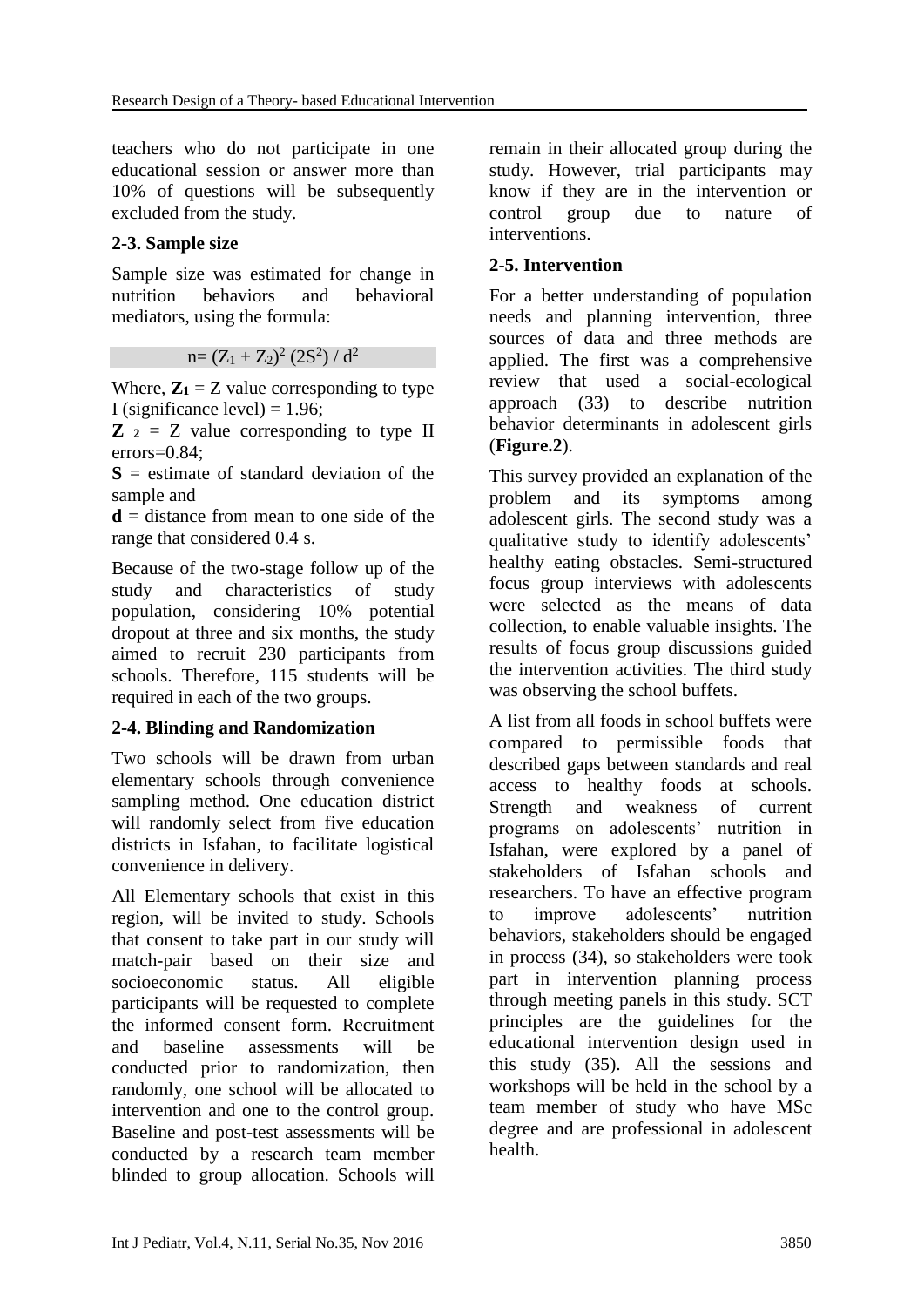

**Fig.2**: Sources of data for planning

# **2-5-1. Adolescents' nutrition education package**

The nutrition education package contains eight (lasting, 60 min) weekly sessions for the students, so they will receive an inclass nutrition curriculum over a 2-month period. Adolescent nutrition package content is based on food-based dietary guidelines for Iran and Iranian food pyramid (36), approved by School Health Committee of Isfahan University of Medical Sciences.

Knowledge content includes information of nutritional recommendations proportional to age and gender, will be presented through group discussion and lectures. Self-efficacy is created from four resources, performance accomplishments, vicarious experience, verbal persuasion and emotional arousal (26). To strengthen self-efficacy, strategies of increasing motivation through appropriate model

(Lectures by successful teenage about change their nutrition behavior), verbal persuasion by trainer, skill of doing an activity and the Strategies to overcome impediments of healthy nutrition behaviors will be used (21). Breaking intended goal to the operational steps (37), is another strategy to increase self-efficacy in this study; for example, students will be requested to create their breakfast menu in small groups. Bandura cites six ways to obtain self-regulation comprises selfmonitoring, goal setting, feedback, selfrewarding, self-instructions and considering social support (38). The guided goal setting, is more effective for adolescents (39), this type of strategy will be used in accordance with proposed stages by Contento (21). This activity is also effective in enhancing self-efficacy.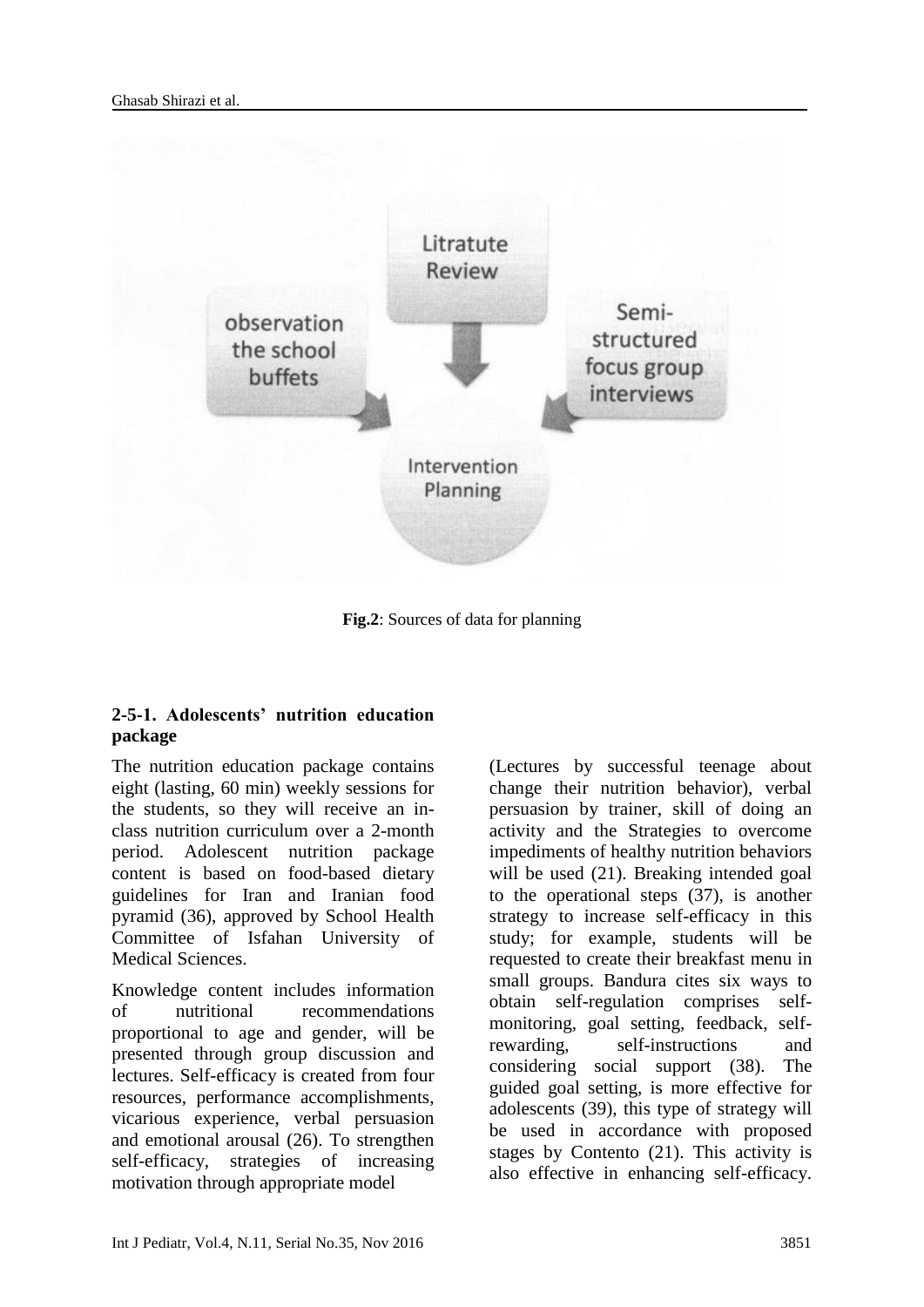The proper behavioral purpose is selected by trainer monitoring and activities which are considered to achieve this goal are determined by students. The students sets a contract to reach the goals. If a teenager fails to reach its designated activities at the last session, it is endeavored to improve self-regulation through problem-solving activity. Verbal feedback and social support also will be implemented to influence self-regulation.

Content of positive outcomes and their values is different depending on desired behavior and target group (21). Positive outcomes in this study are important shortterm outcomes for adolescent girls (e.g. concentration) and long-term consequences (e.g. prevention of obesity), which has been transferred about the desired behavior in the form of a group discussion among adolescents; for example, can it be expected to focus more on lessons when eating breakfast? They should also discuss its significance in the group and say whether it is important or not to achieve this outcome and why do they care?

Students will be physically involved in preparing and tasting simple healthy foods. The purpose of these activities is to stimulate student's knowledge of interest in, and preference for simple healthy foods. In each group the students will be asked to discuss their feelings about goal behavior that can assist them understand emotions, so they can make changes according to their feelings in improving health (21). The students will also participate in two competitions to prepare healthy meals and snacks at school. Awards will be considered for winners.

# **2-5-2. Parents' nutrition massages**

Parents are part of students' external environment, and individual approaches to behavioral change can be completed with parental involvement (40). So we designed massages to increase parental information and social support of adolescents' healthy nutrition. Ten massages will be sent by telegram application to each parent. These massages include contents related to parents' role in healthy nutrition behaviors of adolescents, nutrition concepts that students learn in the classroom, simple recipes from the cooking demonstrations and activities that parents can do for supporting healthy nutrition at home.

# **2-5-3. Participatory homework**

Home activities that require parents' participation can increase parental support for education program (21). Adolescents should discuss with their parents on the subject of each class session and write a paragraph in brief. Also, adolescent goalsetting activity will be monitored by parents at home.

#### **2-5-4. Parents and teachers nutrition education package**

This package will be delivered through two workshops to parents and teachers, separately. The parents and teachers will complete two sessions (each 2-hour) of nutrition education workshops each month by attending school-approved courses. It provides a background to adolescents' nutrition behaviors and the role of parents and teachers in supporting students as regards healthy eating at home and school. These sessions are designed to increase the knowledge and support of parents and teachers.

# **2-5-5. Supportive group**

Developing new social network to make supportive changes is a key element to increase nutrition education effectiveness (41). Parents and teachers will make a supportive group to create supportive environment at school. They will visit school buffet accidentally, monitor food supply in the buffet and give feedbacks to decision makers.

### **2-5-6. Collaboration with decision makers**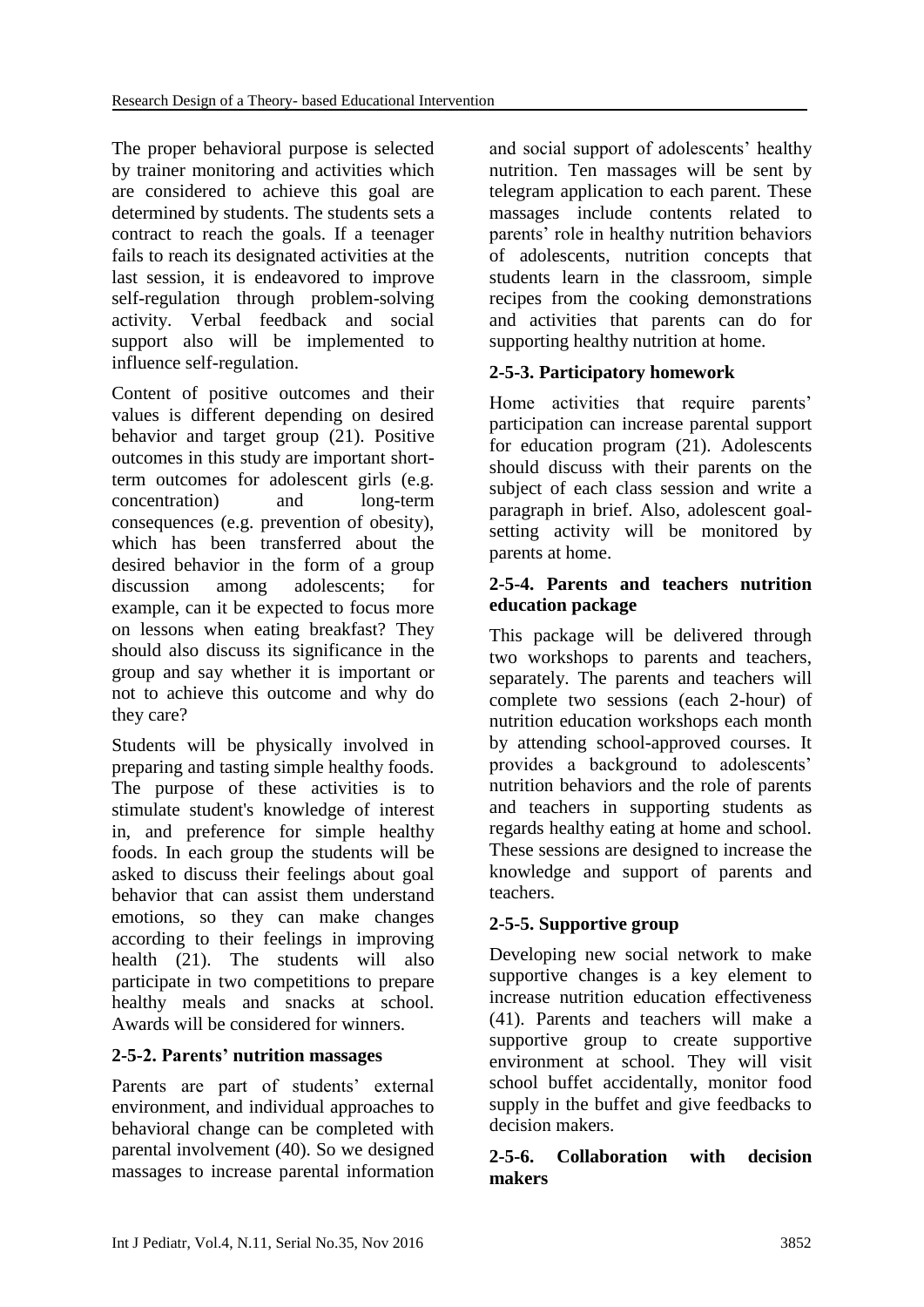Despite the school buffet rules in Iran, there is no well-organized monitoring of school buffets (10). Collaboration consists of structural relationships and can make changes in resources (21). The research team will meet school nutrition program directors in Isfahan monthly to discuss strategies for increasing purchase of healthy foods in school buffet.

# **2-6. Control group**

The control group will continue to receive standard government routine health education by health teachers.

### **2-7. Outcome measures**

Outcome assessments will be conducted prior to randomization (at baseline) and will be followed at 3 and 6 months post baseline. The questionnaire for outcome measures in our study has 60 questions and is divided into three main sections; **1** demographic characteristics with 8 questions (including students' age, parents' age, education and socioeconomic status of family); **2**- adolescents' nutrition behaviors (primary outcomes) including 7 questions, and **3**- social cognitive constructs of nutrition behaviors (secondary outcomes) with 45 questions. The validity of our questionnaire's content is affirmed by a panel of experts on the subject and five adolescents in the society. After collecting opinions, content validity is calculated, and modifications are made. Item analysis and reliability regarding repeatability of measures will be assessed in a pilot study on 20 adolescents. Intraclass correlation coefficient and Cronbach alpha values are calculated in test-retest. The acceptable range  $> 0.7$  for both calculations was considered.

# **2-7-1. Primary outcomes**

Adolescents' nutrition behaviors will be assessed by questions based on dietary part of validated Persian version of Global School-based Student Health Survey (GSHS questionnaire) (42) and Youth Risk Behavior Surveillance System (YRBSS) questionnaire (43). The frequency of adolescents eating breakfast and fast food during the previous week range from 0 to 7 days per week on a Likert-type scale. Snack, fruit and vegetable, consumption during the previous week, has a 7-point Likert scale ranging from  $(1 = I$  did not eat during the past 7 days to  $7 = 4$  or more times per day during the past 7 days). Fruit and vegetable serving consumption during yesterday will be assessed in separate questions, on a scale of 1 to 6,  $(1 = none$ and  $5 = 4$  or more servings). A table based on Iranian food pyramid (36) will be used as a guideline.

# **2-7-2. Secondary outcomes**

Secondary outcomes will be measured by questions in Persian according to an Australian adolescent healthy eating behaviors' questionnaire based on constructs of Bandura's SCT, developed by Dewar et al., 2012 (44). The original questionnaire is tested for reliability and relative validity regarding Iranian adolescent girls (45). We added a number of questions to measure our target behaviors. This section has seven parts including knowledge, self-efficacy, intention, situation (perceived support), self-regulation, social support and outcome expectation and expectancies.

# **2-7-3. Knowledge**

Adolescents knowledge of nutrition behaviors deals with the extent of their knowledge of the importance and effects of healthy nutrition behavior on the status of concentration, weight, blood pressure, cancer, skin and hair health. Answers of 8 questions will be evaluated in form of true and false format, the correct answer is awarded one score and the wrong one given a score of zero (scoring between 0 and 8). For example: can fruit and vegetable consumption be effective for your skin/hair beauty?

### **2-7-4. Self-efficacy**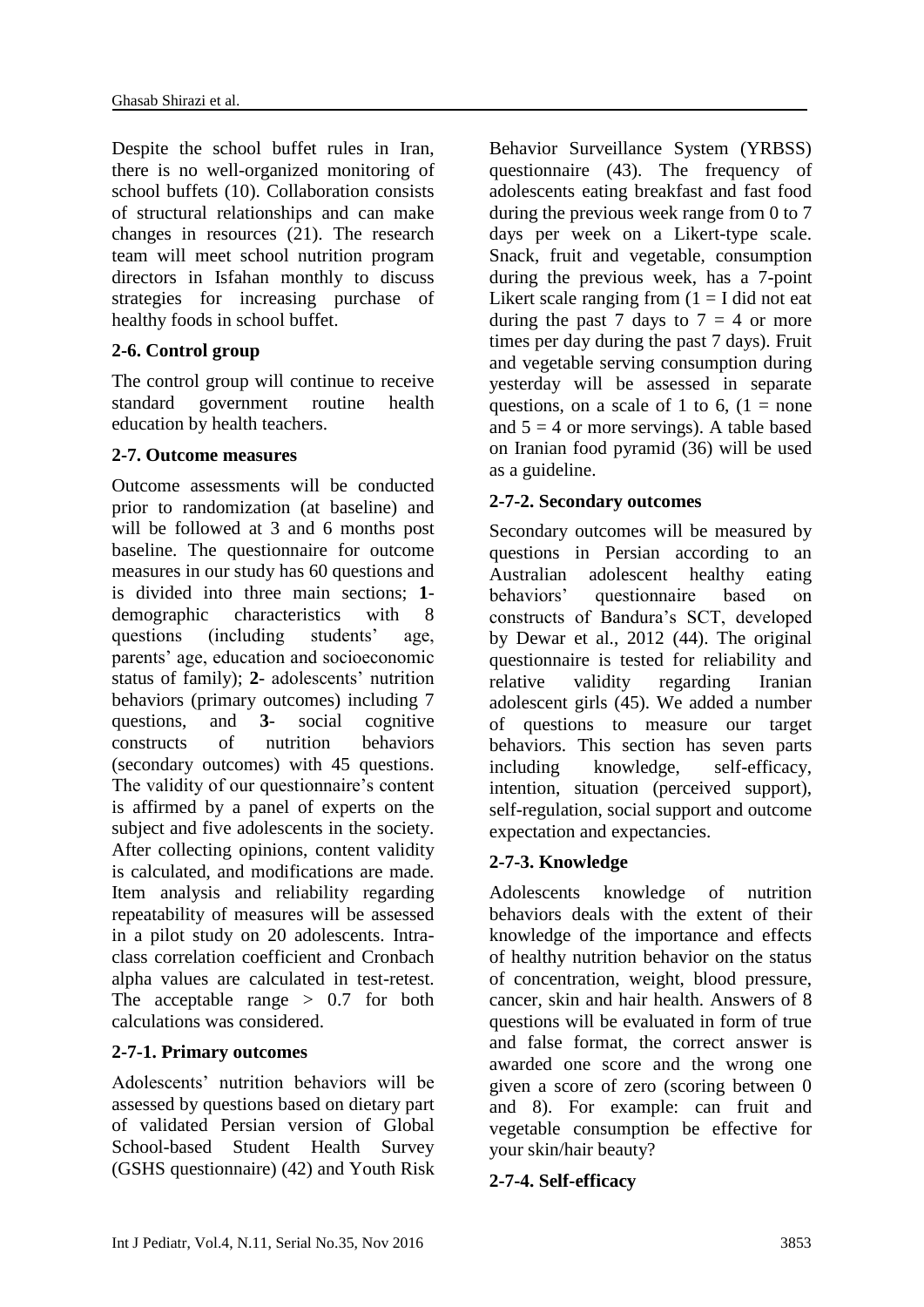Self-efficacy in this study is represented to evaluate a person's confidence to do healthy nutritional behavior and will be evaluated by 6 items. These questions assess self-efficacy in three areas of food selection, skills to prepare healthy foods and ability to consume healthy food in difficult conditions. Responses will be assessed with 6-point Likert scale from strongly disagree to strongly agree, answers are assigned a score from 1 to 6. Total score will be considered as selfefficacy of adolescents in healthy nutrition behaviors (scoring between 6 and 36). Item example: I find it difficult to choose a healthy food instead of fast foods when I go out with friends.

# **2-7-5. Intention**

Total score of four questions represents the intention of the person in the next three months for the consumption of fruits, vegetables, breakfast, healthy snacks instead of unhealthy ones and home-made food instead of fast food. Answers are assessed with 4-point Likert scale. These choices ranges from not at all true of me to very true of me, and responses are given a point from 1 to 4. For example: do you intend to eat breakfast every mornings? (Score ranges from 4 and 16).

# **2-7-6. Situation (perceived support)**

Mental expression of adolescent is about support of healthy nutrition behavior at home and school is considered as situation, girls will be asked to show the rate of their agreement or disagreement with the support that has been created by their parents and teachers. Responses of 4 items will be evaluated in form of 6-point Likert ranging from strongly agree to strongly disagree. Answers are given a score from 1 to 6. (Score ranges from 4 and 24). Item example: At school, fruit (fresh, dried or canned) is always available to eat.

# **2-7-7. Self-regulation**

This score measures the frequency of which girls use self-regulation activities in the last three months to encourage themselves to do appropriate nutritional behaviors. Seven questions measure selfregulation in three areas of planning to do behavior, trying new combinations of healthy food and self-assessment. Answers are assessed using 4-point Likert ranging from I never did to I have always done. A point from 1 to 4 is considered for answer of each question (scoring between 7 and 28). For example: Did you plan your breakfast menu and prepare things to save your time at the morning?

# **2-7-8. Social support**

Social support scale rates, adolescents' parents and teachers' support of healthy nutrition behaviors in the last three months. This support is in the form of access to healthy food at home and school and encouragement of parents and teachers to eat healthy food. Answers of 8 questions are assessed with four-point Likert scale from never to always. Points are considered from 1 to 4 respectively (Score varies from 8 to 32); for example: how often do your parents prepare a healthy snack at home during a day?

### **2-7-9. Outcome expectations and expectancies**

The outcome expectations to the person's beliefs about the physical and cognitive benefits of healthy nutrition behavior including lack of serious diseases, increasing concentration, balanced weight and provision of growth needs are examined with four questions. Answering the questions is evaluated with the 6-point Likert scale from strongly disagree to strongly agree. For example: consuming fruit and vegetable can help me to control my weight*.* Outcome expectancies which values an individual for each of the listed beliefs are also assessed with four questions that their responses are evaluated with 4-point Likert scale from not at all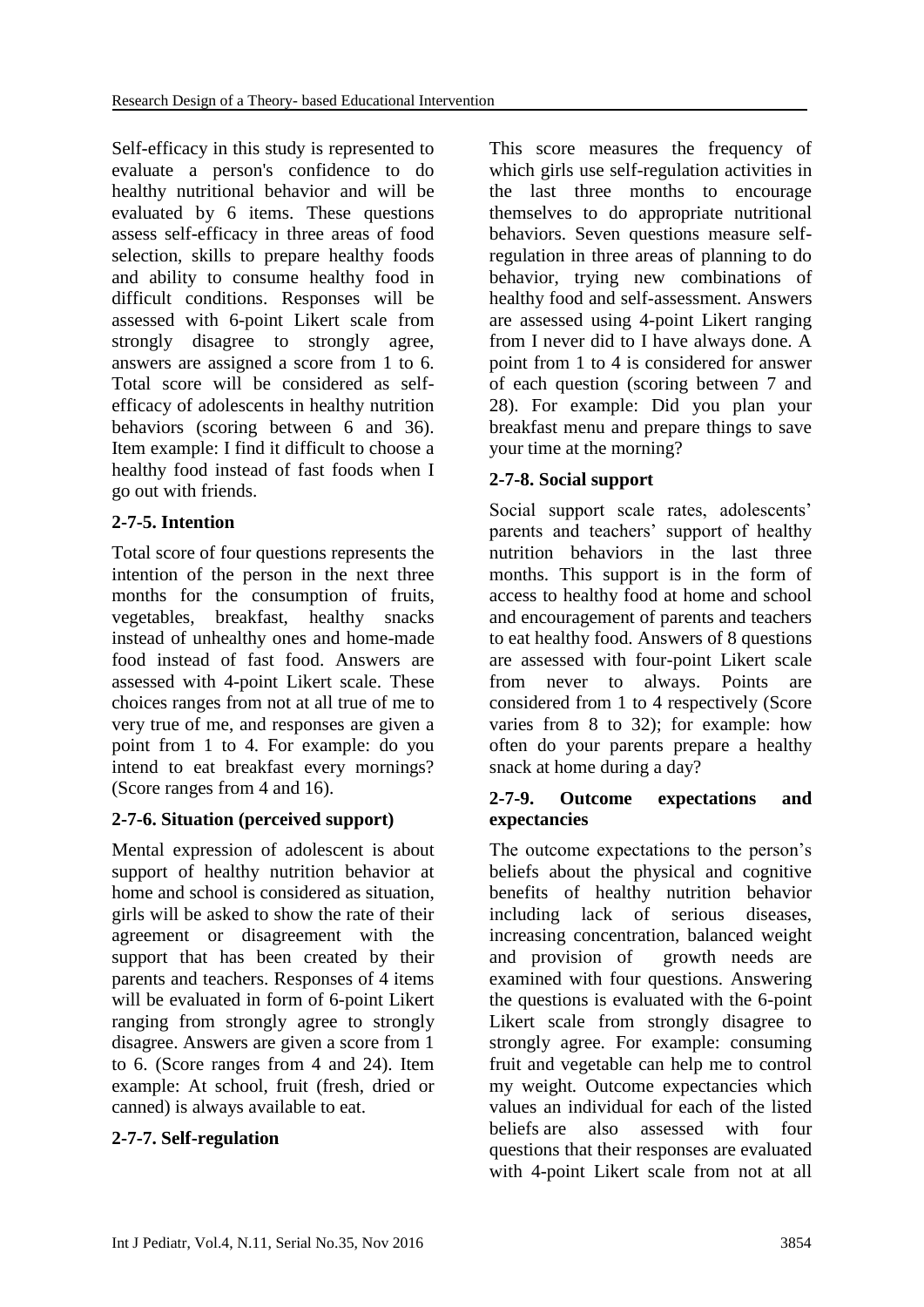important to very important. For example: How important is controlling your weight to you? Adolescents' total scores will be calculated by summing the scores of outcome expectations and expectancies raging from8 to 40.

#### **2-8. Statistical analysis**

Quantitative variables will be described by mean  $\pm$  standard deviation (SD) and qualitative variables will be describe frequency (%) and median (interquartile range [IQR]). The distributions of all variables will be obtained. The comparison between intervention and control at baseline will be used t-tests for continuous variables and Chi-square tests for categorical variables. For the variables are not normally distributed, non-parametric tests such as Mann–Whitney U will be used. The significant covariates at baseline will be used in further analyses. All the estimates will be presented along with corresponding %95 confidence interval (CI). Analysis of covariance (ANCONA) will be used to compare groups for each of change scores, controlling for baseline data and independent variables. ANCOVA will be applied for 3 and 6 months post-test, separately. In addition, repeated measure analysis will be utilized to compare groups controlling for time as well as other covariates. Friedman test will be used if the variables are not normally distributed. All statistical analyses will be conducted using SPSS version 20. P value less than 0.05 were considered statistically significant.

### **3- DISCUSSION**

There is an urgent need to identify effective interventions for improving nutrition behaviors in adolescents. Few behavioral interventions have targeted this high-risk population in Iran. Our article presents a study design with a SCT-based intervention, the intervention has a strong theoretical foundation and incorporates a number of novel strategies to increase healthy nutrition in girls. To strengthen intervention, we used multiple resources that integrates quantitative and qualitative method for program planning, so the result of this study will provide useful insight into the role that a SCT-based intervention program could play in improving nutrition behaviors of adolescents.

Unique to this study is its measurement of behavioral mediators. Study data will contribute to a better understanding of the impact of a theory-based intervention on behavioral and psychosocial outcomes among adolescent girls. The intervention has the potential to bridge the gap of the limited program outcomes of nutrition education in Iranian adolescents. If successful, the findings of this trial may assist with the development of a theoretical model for nutrition intervention in schools.

#### **4- CONFLICT OF INTEREST**

#### **5- ACKNOWLEDGMENT**

We gratefully thank the Isfahan University of Medical Sciences for cooperation and funding the survey. The authors would also like to thank all students, parents, school principals and decision makers for their participation in the study.

#### **6- REFERENCES**

1. Larson NI, Neumark-Sztainer D, Hannan PJ, Story M. Trends in adolescent fruit and vegetable consumption, 1999–2004: project EAT. Am J Prev Med 2007;32(2):147- 50.

2. Sjöberg A, Hallberg L, Höglund D, Hulthén L. Meal pattern, food choice, nutrient intake and lifestyle factors in The Göteborg Adolescence Study. EJCN 2003;57(12):1569- 78.

3. Harnack L, Stang J, Story M. Soft drink consumption among US children and adolescents: nutritional consequences. J Am Diet Assoc 1999;99(4):436-41.

4. Patrick K, Norman GJ, Calfas KJ, Sallis JF, Zabinski MF, Rupp J, et al. Diet, physical activity, and sedentary behaviors as risk factors for overweight in adolescence.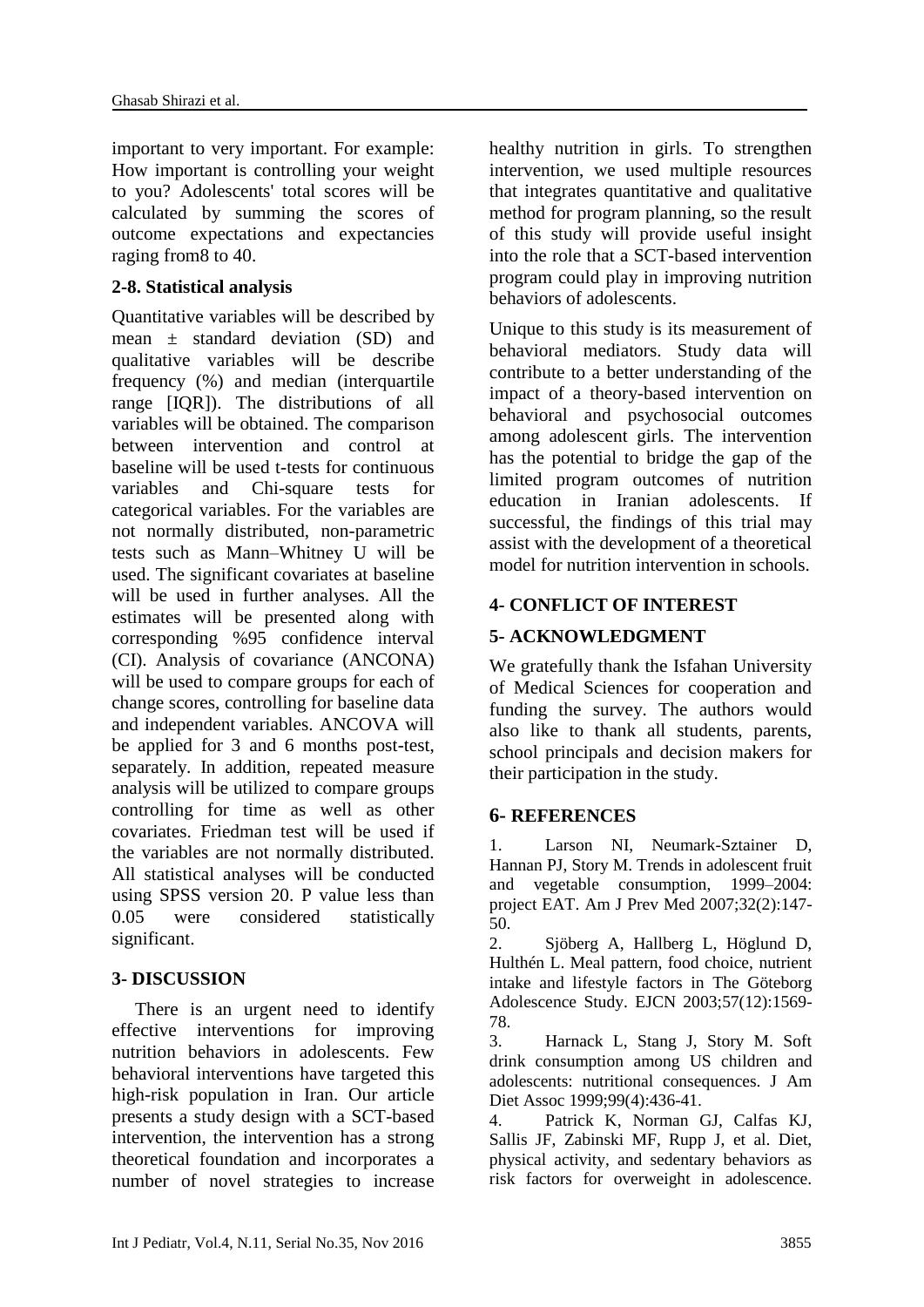Arch Pediatr Adolesc Med 2004;158(4):385- 90.

5. Robinson T. Applying the socioecological model to improving fruit and vegetable intake among low-income African Americans. J Community Health 2008;33(6):395-406.

6. Habib SH, Saha S. Burden of noncommunicable disease: global overview. Diabetes & Metabolic Syndrome: Clinical Research & Reviews 2010;4(1):41-7.

7. Akbari F, Azadbakht L. A systematic review on diet quality among Iranian youth: focusing on reports from Tehran and Isfahan. AIM 2014;17(8):574-84.

8. Nemati A, Ettehad G, Naghizadeh Baghi A, Dehghan M, Abbasgholizadeh N. Diet, breakfast, giardia and school success of children in Ardebil, Iran. Res J Biolog Sci 2007;2:620-4.

9. Kelishadi R, Shahsani A, Shams B, Ahadi Z, Motlagh M, Kasaeian A, et al. Meal Frequency in Iranian Children and Adolescents at National and Sub-National Levels: The CASPIAN-IV Study. Iran J Public Health 2015;44(1):53-61.

10. Maddah M, Rashidi A, Mohammadpour B, Vafa R, Karandish M. Inschool snacking, breakfast consumption, and sleeping patterns of normal and overweight Iranian high school girls: a study in urban and rural areas in Guilan, Iran. J Nutr Educ Behav 2009;41(1):27-31.

11. Shahbazi H, Baghianimoghadam M, Khjeh Z, Esmaili A, Karimi M, Olyan S. Survey of health and nutritional behaviors among high school students. Iran J Health Educ Health Promot. 2014;15;1(4):69-80. [Persian]

12. Arshi S, Ghanbari B, Nemati K, Ekhtiari YS, Torkaman-nejad S, Kolahi A-A. Nutritional Behaviors Pattern of High School Girls in North of Tehran. Community Health 2015;1(2):99-110.

13. Mohammadifard N, Sarrafzadegan N, Ghassemi GR, Nouri F, Pashmi R. Alteration in unhealthy nutrition behaviors in adolescents through community intervention: Isfahan Healthy Heart Program. ARYA atherosclerosis 2013;9(1):89.

14. Kelishadi R, Ardalan G, Gheiratmand R, Sheikholeslam R, Majdzadeh S, Delavari A, et al. Do the dietary habits of our community

warrant health of children and adolescents now and in future? CASPIAN Study. IJP 2005;15(2):97-109. [Persian]

15. Rouhani MH, Mirseifinezhad M, Omrani N, Esmaillzadeh A, Azadbakht L. Fast food consumption, quality of diet, and obesity among Isfahanian adolescent girls. Journal of obesity .vol. 2012, Article ID 597924, 8 pages, 2012. doi:10.1155/2012/597924.

16. Karimi-Shahanjarini A, Omidvar N, Bazargan M, Rashidian A, Majdzadeh R, Shojaeizadeh D. Iranian female adolescent's views on unhealthy snacks consumption: a qualitative study. Iranian J Publ Health 2010;39(3):92.

17. Golmakani N, Naghibi F, Moharari F, Esmaily H. Health Promoting Life Style and Its Related Factors in Female Adolescents. JMRH 2013;1(1):42-9.

18. Peykari N, Tehrani FR, Eftekhari MB, Malekafzali H, Dejman M, Neot R, et al. A peer-based study on adolescence nutritional health: A lesson learned from Iran. JPMA 2011;61(6):549.

19. Bay J, Mora H, Sloboda D, Morton S, Vickers M, Gluckman P. Adolescent understanding of DOHaD concepts: a schoolbased intervention to support knowledge translation and behaviour change. JDOHaD 2012;3(06):469-82.

20. Story M, Kaphingst KM, Robinson-O'Brien R, Glanz K. Creating healthy food and eating environments: policy and environmental approaches. Annu Rev Public Health 2008;29:253-72.

21. Contento IR. Nutrition education: Linking research, theory, and practice: Jones & Bartlett Learning 2007;15-16.316-319.

22. Michie S, Hardeman W, Fanshawe T, Prevost AT, Taylor L, Kinmonth AL. Investigating theoretical explanations for behaviour change: The case study of ProActive. Psychology and Health 2008;23(1):25-39.

23. Bandura A. Social foundations of thought and action: A social cognitive theory: Prentice-Hall, Inc; 1986.

24. Cerin E, Barnett A, Baranowski T. Testing theories of dietary behavior change in youth using the mediating variable model with intervention programs. J Nutr Educ Behav 2009;41(5):309-18.